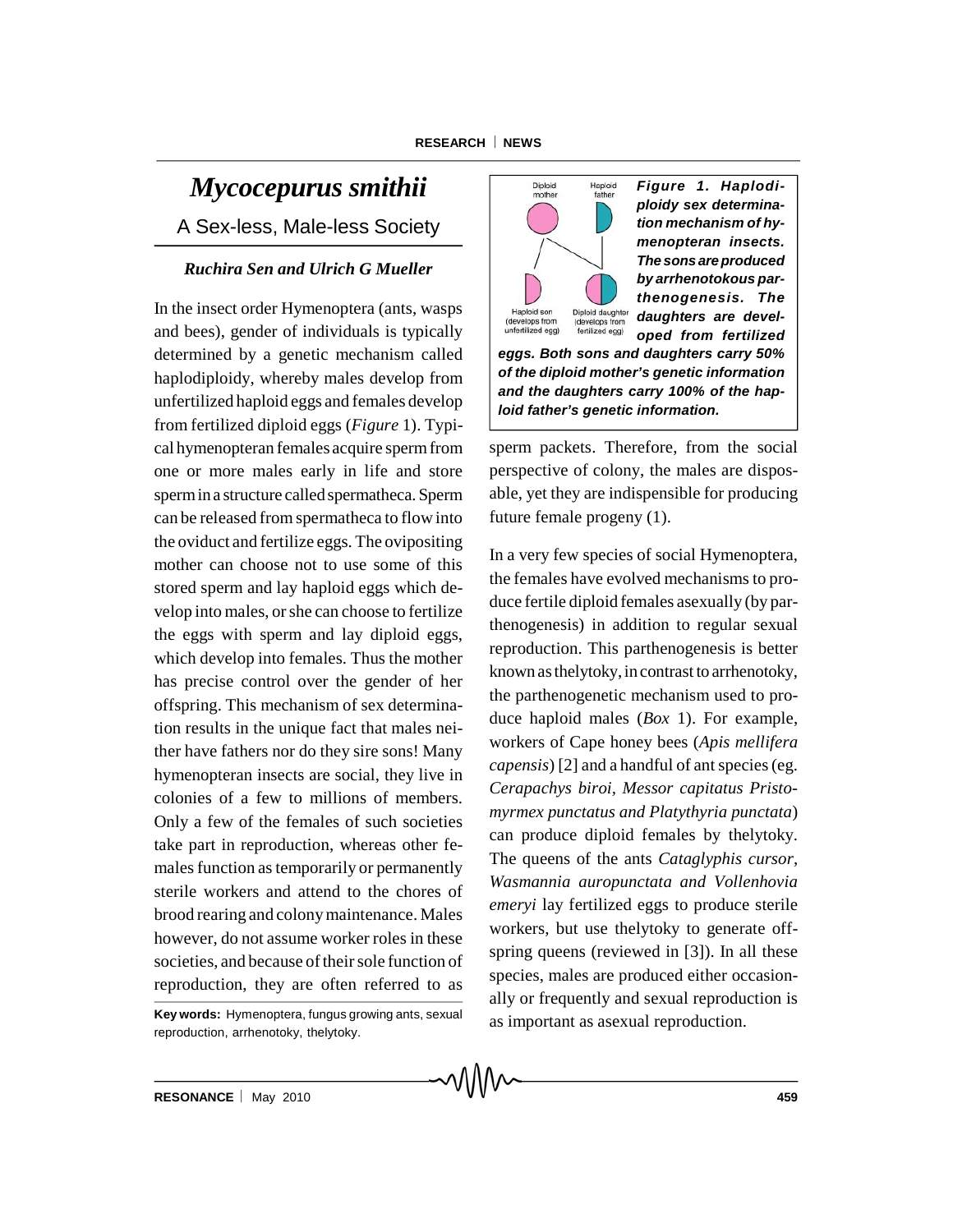#### **Box 1.**

Parthenogenesis in Hymenoptera: Parthenogenesis is an asexual mode of reproduction whereby individuals develop from unfertilized eggs. In the insect order Hymenoptera, both males and females can be produced through parthenogenesis. Males are almost always produced through parthenogenesis but this mode of reproduction is rarely used to produce females. The parthenogenetic mechanism that produces males from haploid unfertilized eggs is known as arrhenotoky. Females are usuallyproduced by fertilization ofsuch haploid eggs with sperm. However, fusion of two haploid eggs (products of second meiotic division) can give rise to a diploid ovum, from which a female can develop. A diploid ovum can also be produced by mitosis (instead of meiosis) of primary oocyte, and give rise to a female. The developmental mechanism of diploid females from diploid ova is known as thelytoky. Although arrhenotoky is the main mechanism for producing males in Hymenoptera, thelytoky is very rare and has evolved only in a very few species.

*Mycocepurus smithii* females are unique among all social insects in that they have gone one step further and ceased producing males entirely. They solely depend on thelytokous parthenogenesis to produce sterile workers as well as reproductive females [3, 4, 5]. *M. smithii* is a fungus-growing ant, i.e., it cultivates fungus for food in small gardens made of vegetative materials (*Figure* 2). Like many other species of fungus-growing ants, this species is abundant throughout South and Central America. In over 100 years of collection and some intensive searches in the past decade, only females have been found in this species. Careful searches not only failed to find males in *M. smithii* nests, but also failed to find sperm in the spermathecae of reproductive *M. smithii* females. DNA fingerprinting analysis revealed that all workers in a colony are genotypically identical to each other and to their mother, thus ruling out sexual reproduction, which would generate genetic differences between offspring. In some insects, endosymbiont bacteria (e.g., *Wolbachia,*see *Box* 2) are known to switch the sex of their hosts [6]; *M. smithii* does not carry such



*Figure 2. Mycocepurus smithii ants on their garden***.** *The mother queen (the bigger individual) and her daughter workers (smaller individuals) are genetically identical.*

### **Box 2**

Endosymbiont: Endosymbionts are organisms that reside in cells or bodies of other organisms (hosts) and are generally transmitted to offspring during the host<sup>1</sup>s reproduction. *Wolbachia* is one of the common bacterial endosymbionts found in reproductive tissues of many arthropods. Some *Wolbachia* manipulate reproduction of its host, for example by switching sexual females into asexual females or by switching male development into female development (feminization) [6].